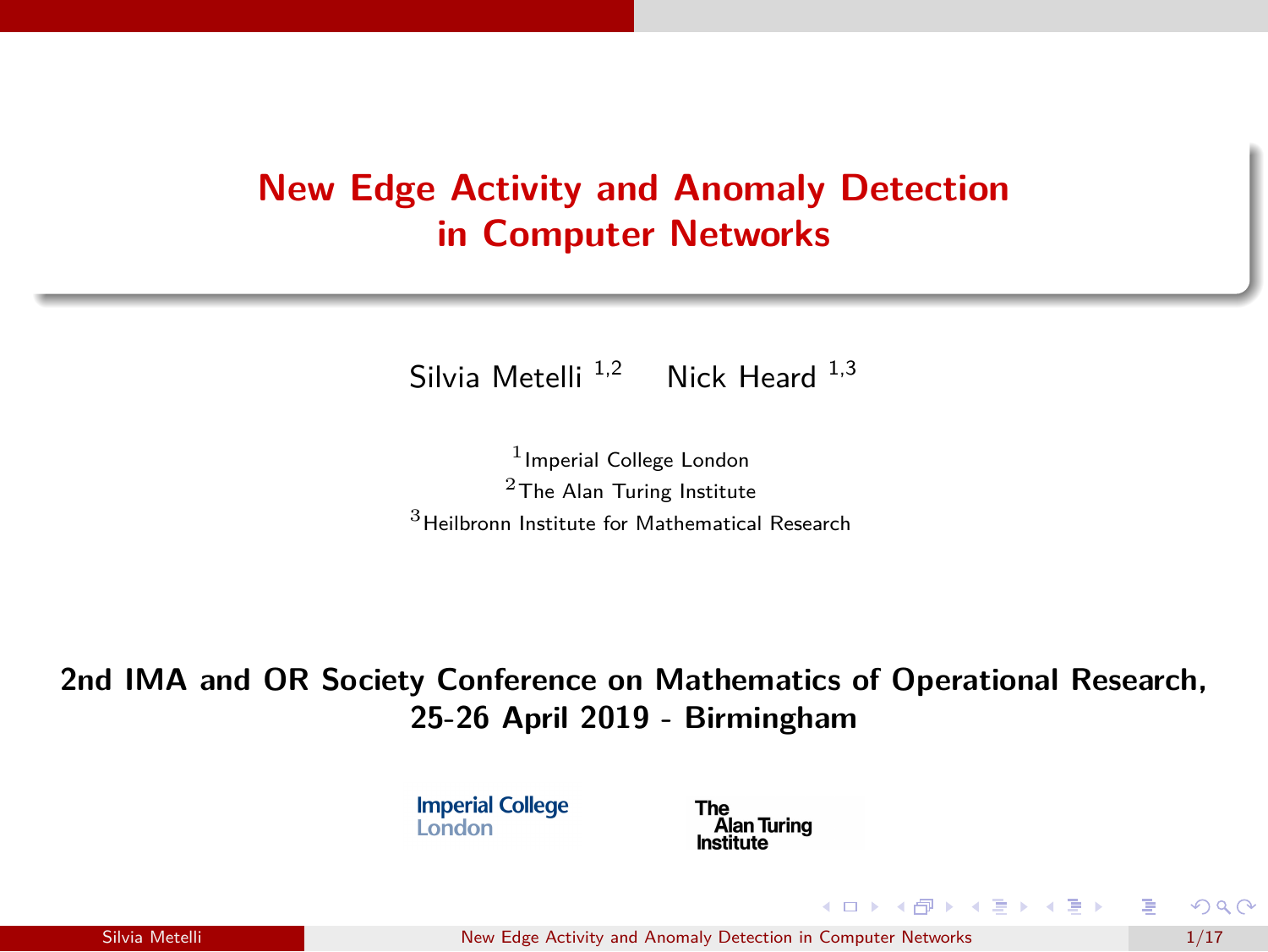### **Overview**

**Motivation**: Increasingly sophisticated, multi-stage cyber-attacks e.g. *WannaCry 2017: 230,000 computers in 150 countries*



(UK, 2018: 7407 breaches in businesses  $\rightarrow$  GOV UK invested  $\sim$ 1.9b)

**Goals**: Monitor the computer network by modelling new edge formation at scale & identifying latent network structure

**Challenges**: Computational speed and scalability

 $\mathcal{A} \subset \mathbb{R}^n \times \mathbb{R}^n \times \mathbb{R}^n \times \mathbb{R}^n$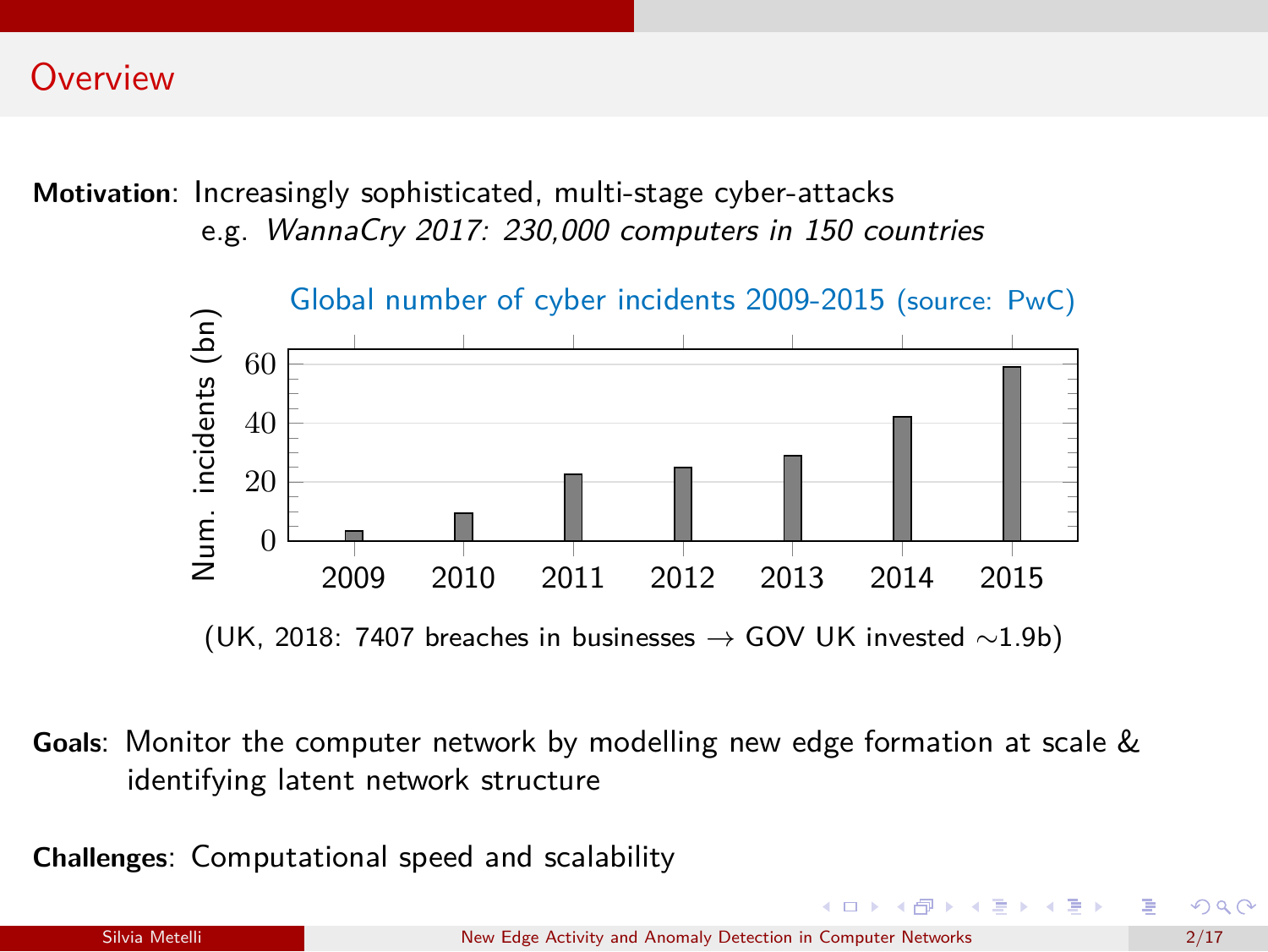### Intrusion Detection Approach

**Anomaly-based**: deviation from a model of the normal state (can detect new attacks in contrast to signature-based methods, Patcha et al., 2007)

⇓ need reliable, scalable models of *normal* state

#### **Modelling approach to the evolution of new edges in the computer network:**

New Edges: connections between a client and server pair not previously observed

Given a bipartite graph *G*(*t*) and a history *H*(*t*) of all connections at time *t* interest in P(**new edges** at *t* + 1| *H*(*t*))



 $\left\{ \begin{array}{ccc} 1 & 0 & 0 \\ 0 & 1 & 0 \end{array} \right.$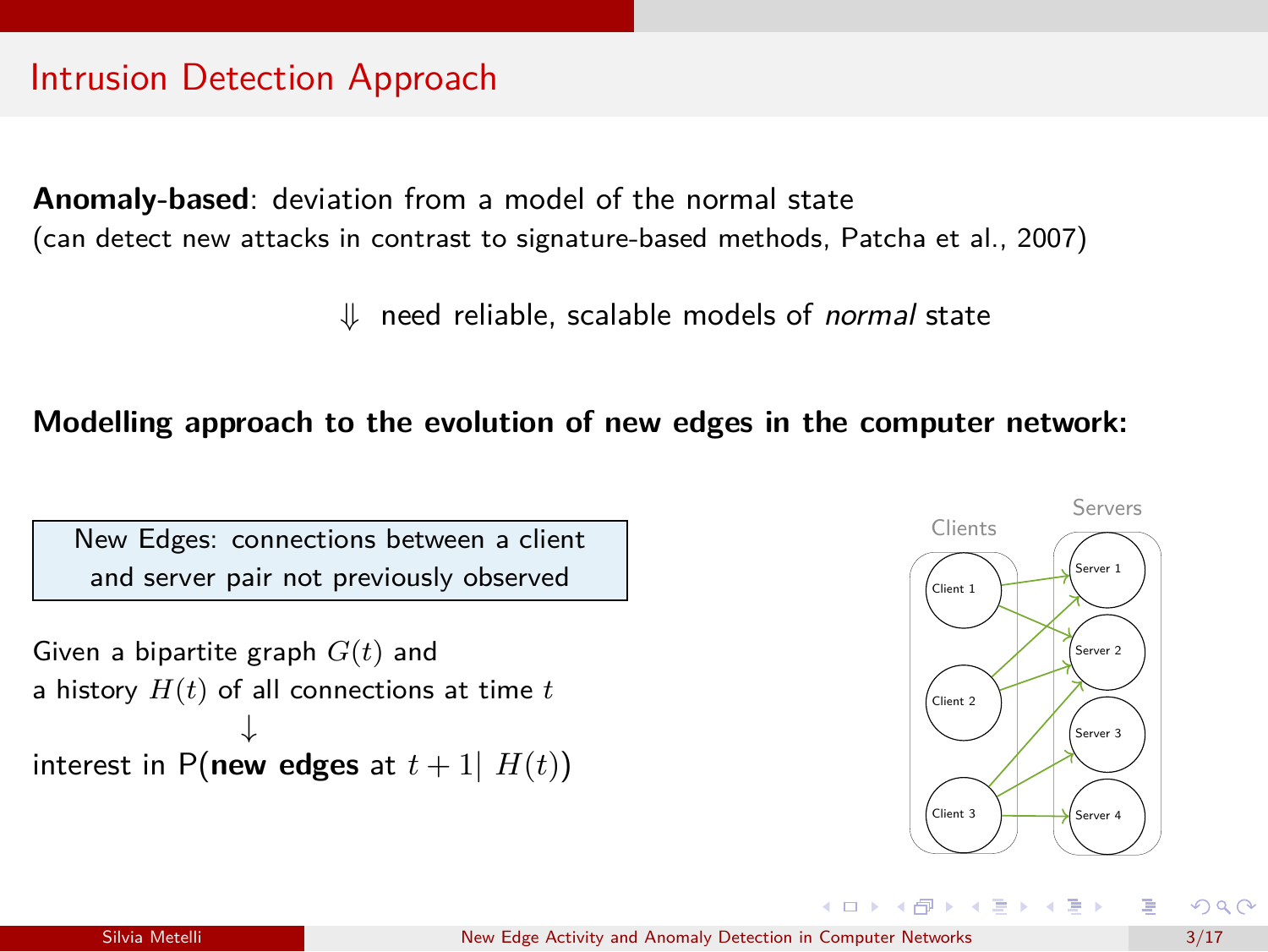## Modelling New Edges



- ≥ we need to understand the rate of occurrence of new edges  $\mathbf{S}$
- on the LANL data. In this chapter, demonstrations of modelling techniques of relevance to *⊲* we need to predict the **identity** of new edges (also identifying **latent structure**)

#### $T$  motivating data set used in this chapter was obtained from Los Alamos National Labora- $\mathcal{L}$ Why latent structure?

Do similar clients connect to similar servers? If so, it can be predictive of similar future interactions  $\Rightarrow$  build a model for new edges which also considers latent structure address. In particular, the data which will be used for an analysis is a discrete time-series of sum-series of

**KID KARA KE KARA YEN**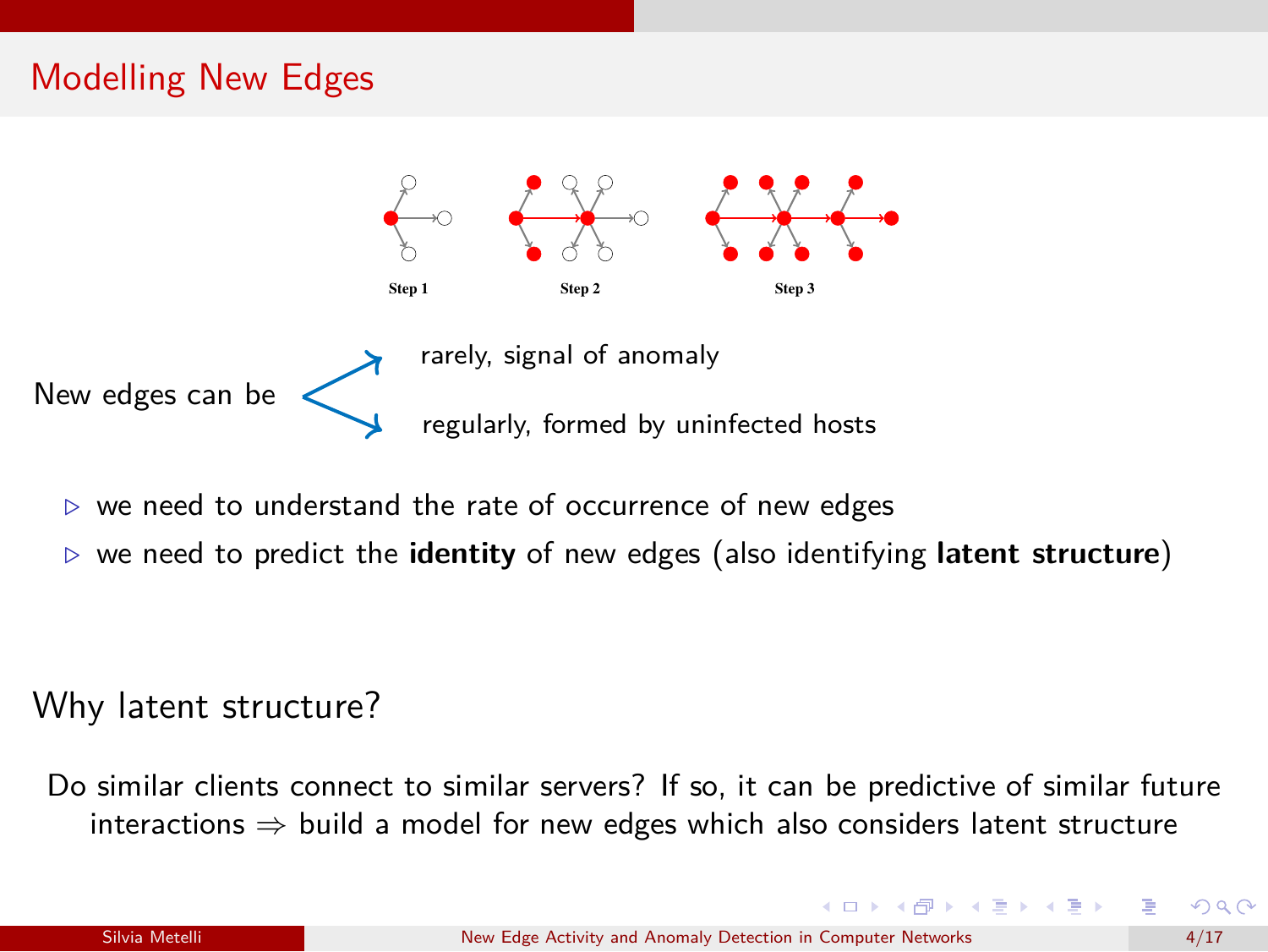### New Edge Intensity

We propose a model for the conditional intensity of observing a new edge  $(x, y)$ ,  $x \in X$ ,  $y \in Y$ :

$$
\lambda_{xy}(t) = r(t) \exp{\lbrace \alpha \cdot (N_x^+(t), N_y^-(t), I_{x,1}(t), I_{x,2}(t)) + \beta_{xy} \cdot (Z_{xy}(t)) \rbrace} \times \mathbb{I}_{(X \times Y) \setminus G_t} \{(x, y)\}
$$

- *r*(*t*): 'seasonal' baseline hazard
- $N_x^+(t), N_y^-(t)$ : time-varying in-degree of  $x$  and out-degree of  $y$
- $I_{x,1}(t)$ ,  $I_{x,2}(t)$ : time-varying indicators of new edge 'burstiness'
- $Z_{xy}(t)$ : **matrix of attraction**  $x \leftrightarrow y$  (similarity between clients and servers)

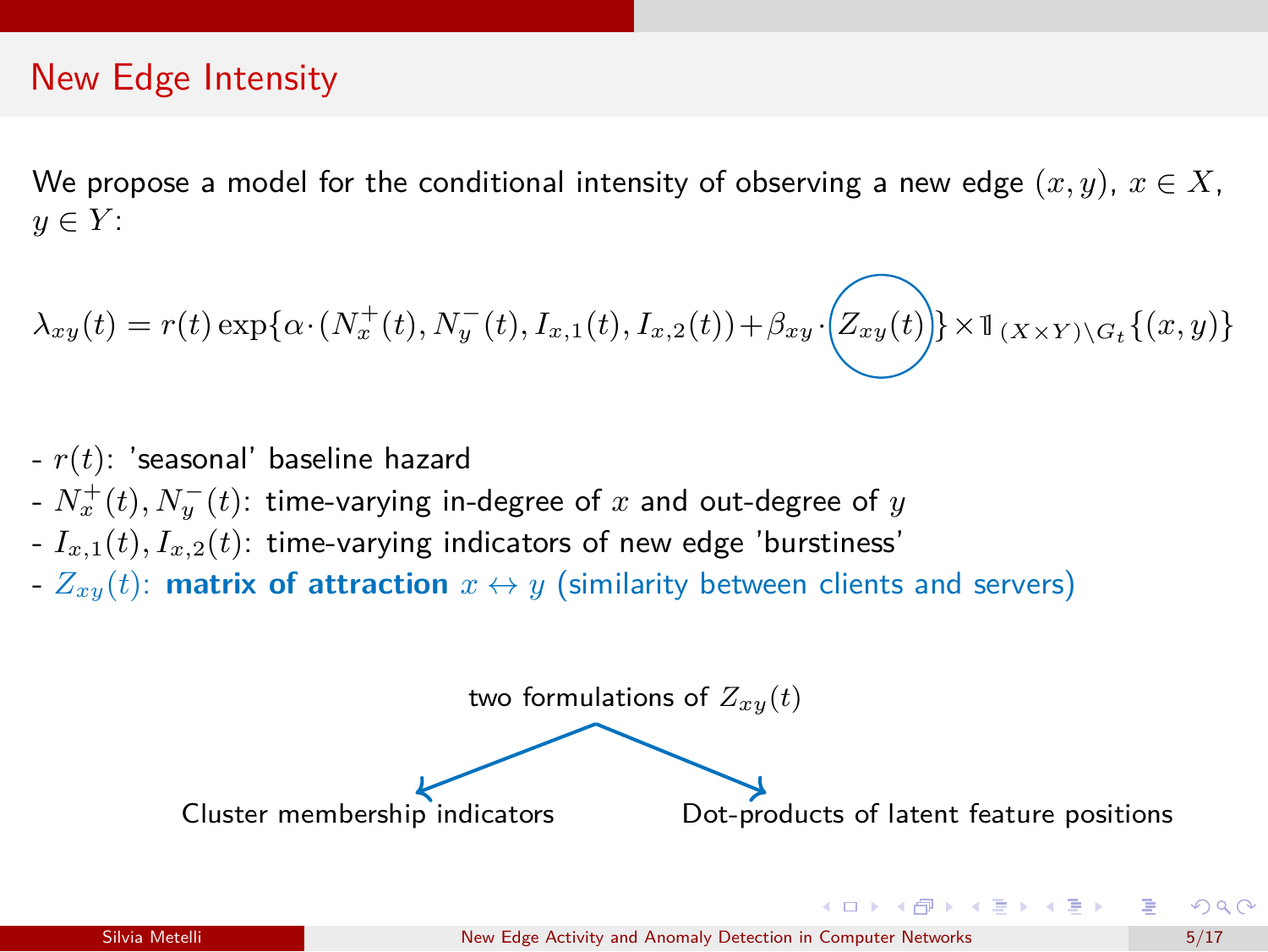### 1. Cluster Formulation (hard-thresholding)

Simultaneous biclustering of clients and servers:

 $\mathbb{C} = \{C_1, \ldots, C_L\}$  partition of the client set X  $\mathbf{S} = \{S_1, \ldots, S_M\}$  partition of the server set *Y* 

$$
Z_{xy}(t) = \left(N_{x|\mathbf{\mathbb{S}}(y)}^+(t), N_{y|\mathbf{\mathbb{C}}(x)}^-(t)\right)
$$

outdegree of *y* restricted to cluster  $l(x) \in \mathbb{C} \to N_{x|S}^+(t) = \sum_{n \geq 1} \mathbb{I}_{[0,t)}(t'_n) \mathbb{I}_x(x'_n) \mathbb{I}_S(y'_n)$ indegree of *x* restricted to  $m(y) \in \mathbb{S} \to N_{y|C}^-(t) = \sum_{n \geq 1} \mathbb{I}_{[0,t)}(t'_n) \mathbb{I}_x(y'_n) \mathbb{I}_C(x'_n)$ 

**limitations: single, finite representation** + **each data point only to one cluster**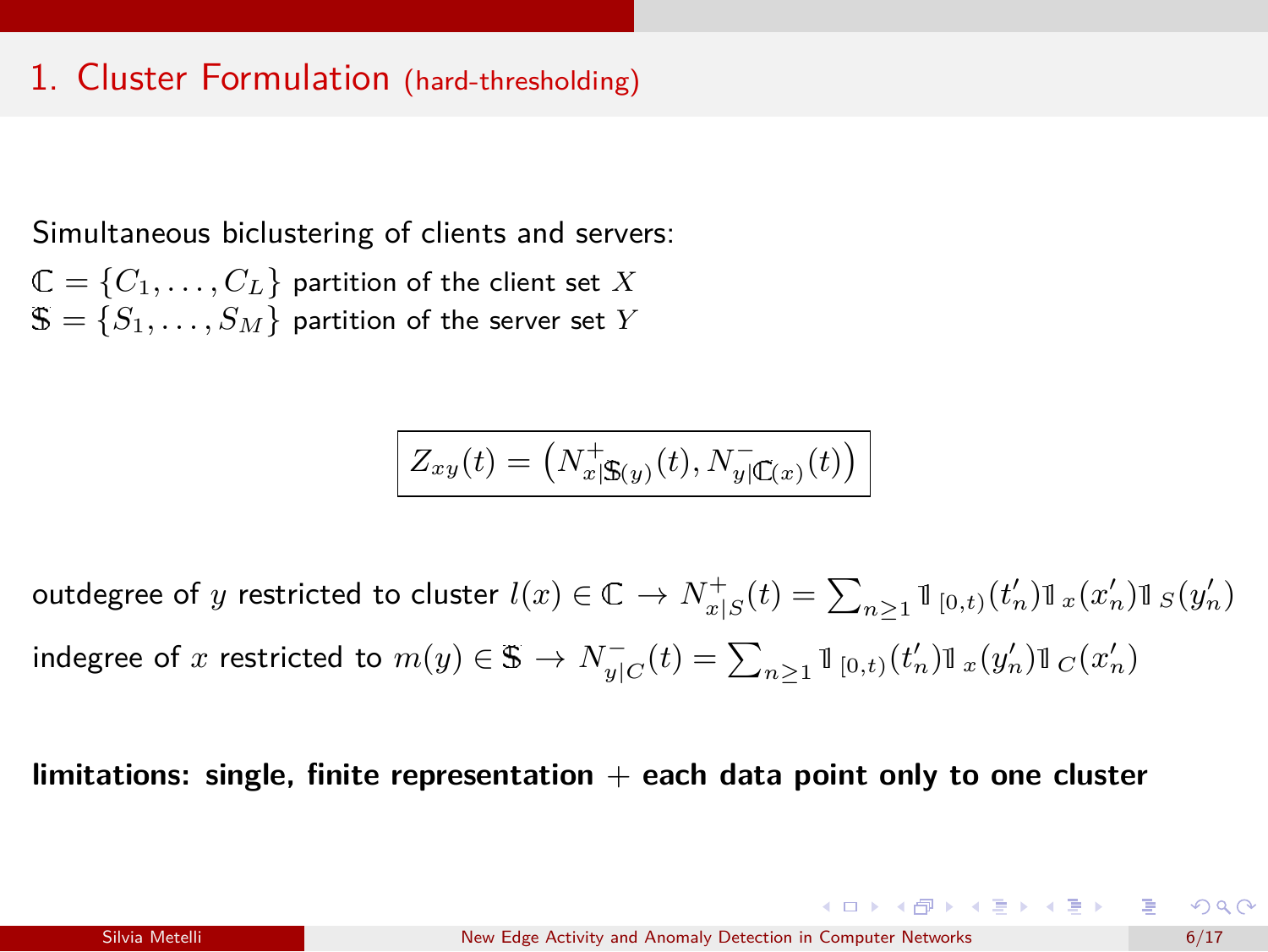### 2. Latent Feature Formulation (soft-thresholding)

#### **flexible embedding: potentially infinite number of latent features**

↓ Indian Buffet Process (IBP)

 $K =$  number of latent features  $U = (u_1, \ldots, u_{|X|}) \in \mathbb{R}^{|X| \times K}$  (clients)  $V = (v_1, \ldots, v_{|Y|}) \in \mathbb{R}^{|Y| \times K}$  (servers)

$$
Z_{xy}(t) = u_x \cdot v_y^T
$$

*automatically accounts for biclusters*

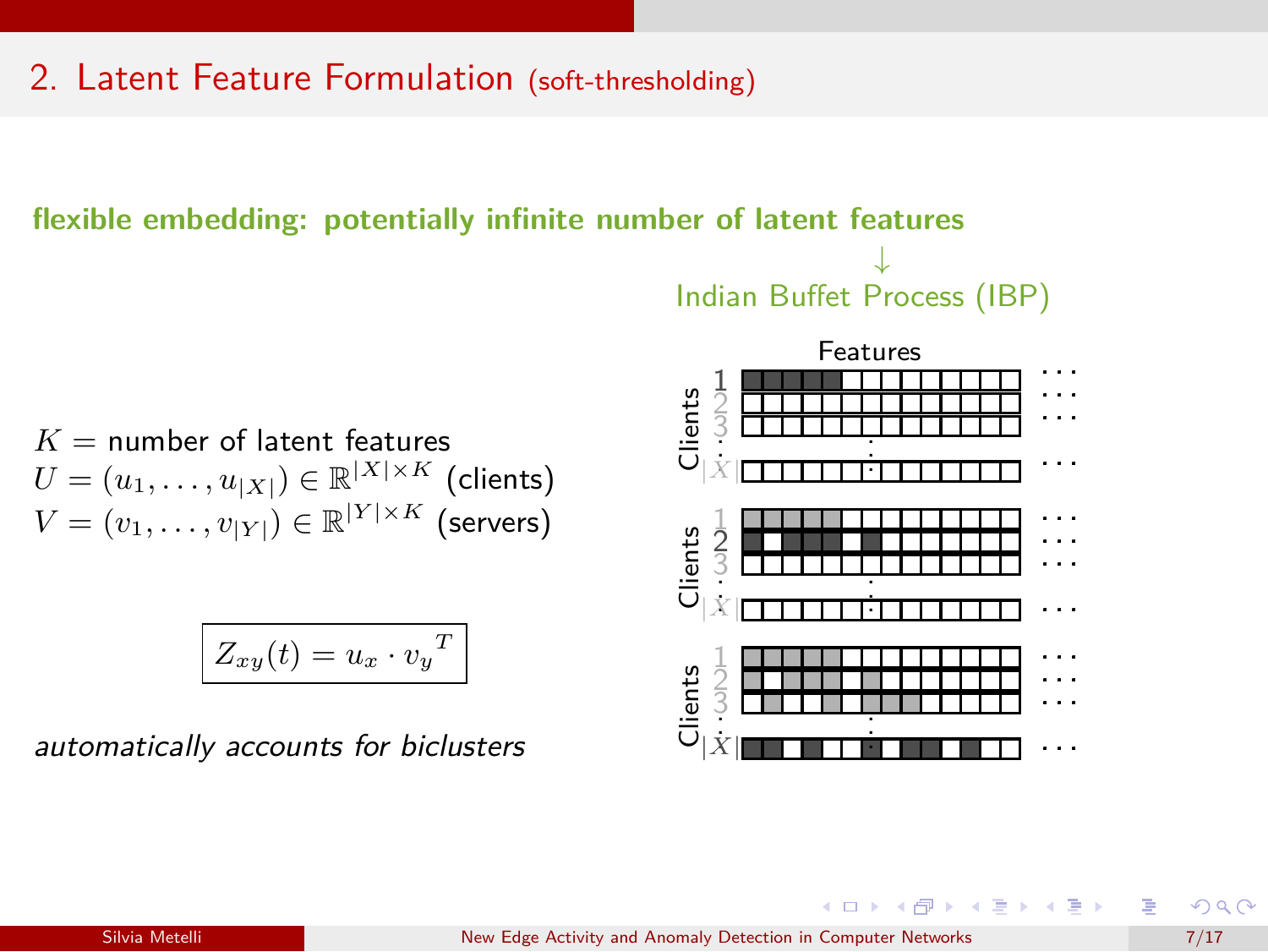Bayesian framework  $\rightarrow$  posterior inference with MCMC MCMC depends on starting values  $\rightarrow$  need 'good' initial latent structure:

**Surrogate Model for Cluster form.**: Model-based Agglomerative Biclustering **Surrogate Model for Latent form.**: Sparse SVD + stability selection

#### Updating scheme

**1st** step: initial latent structure via surrogate model **2nd** step: jointly update initial structure and model parameters through MCMC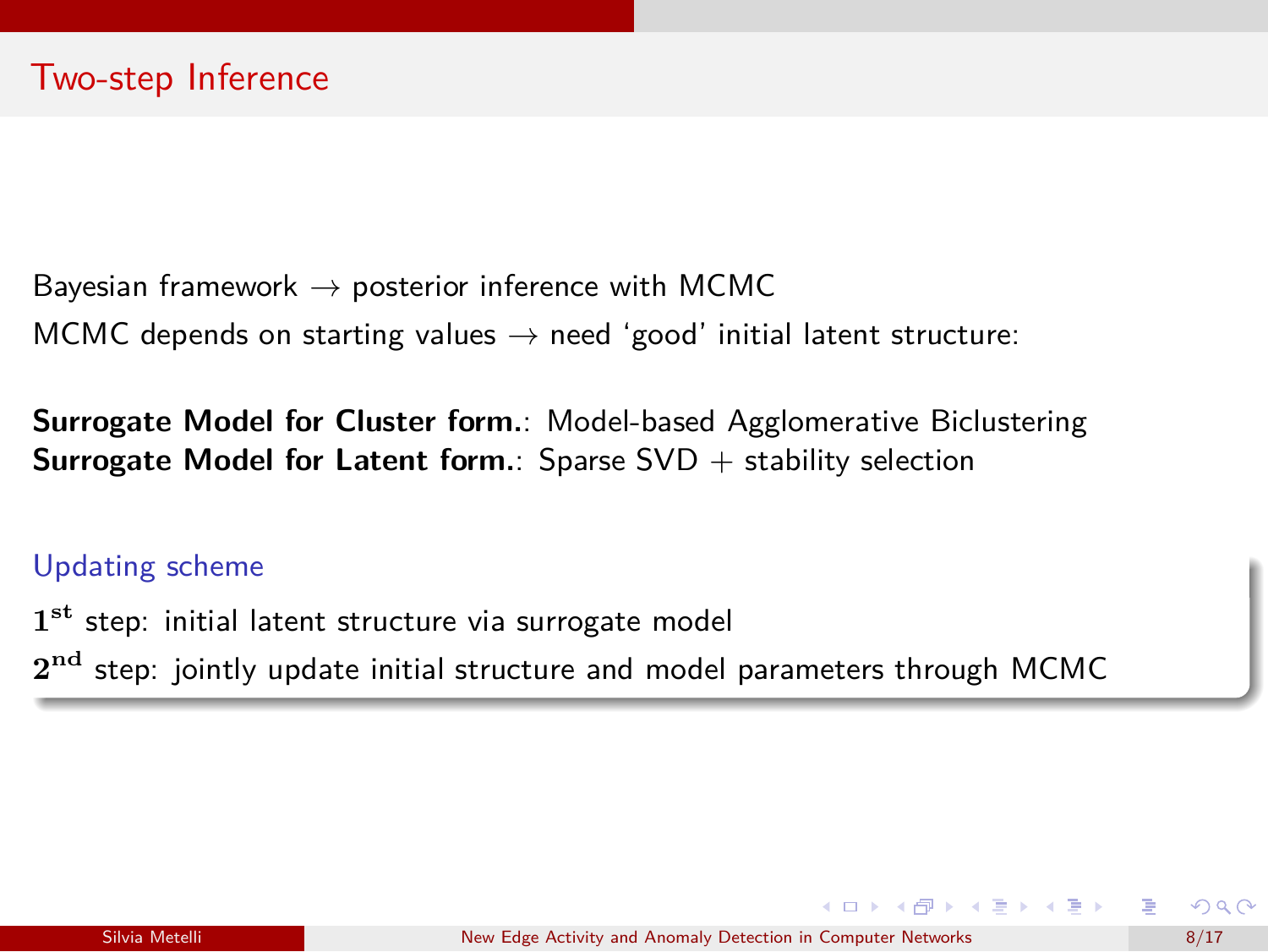### **Cyber-security application**

Silvia Metelli New Edge Activity and Anomaly Detection in Computer Networks 9/17

重

メロトメ 御 トメ 君 トメ 君 トー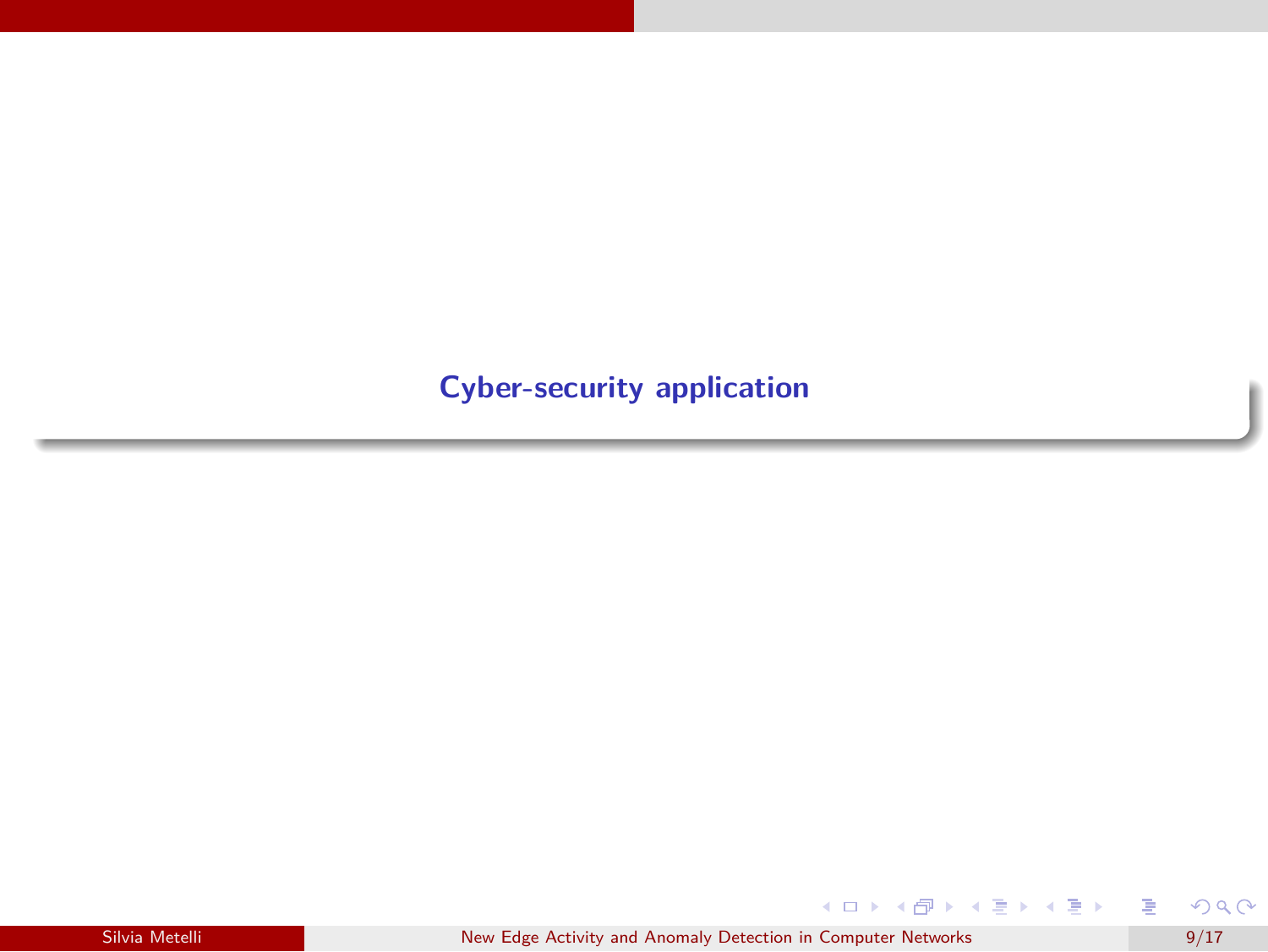# Application to Computer Network Data

The LANL (Los Alamos National Laboratory) Data Set

### Bulk:

- *•* 1,648,275,307 events in total (58 days of traffic)
- *•* 16,230 clients 15,417 servers

### Red Team:

- *•* penetration testing: subset labelled as known compromised events
- *•* 48,079 of the total records: 4 compromised clients

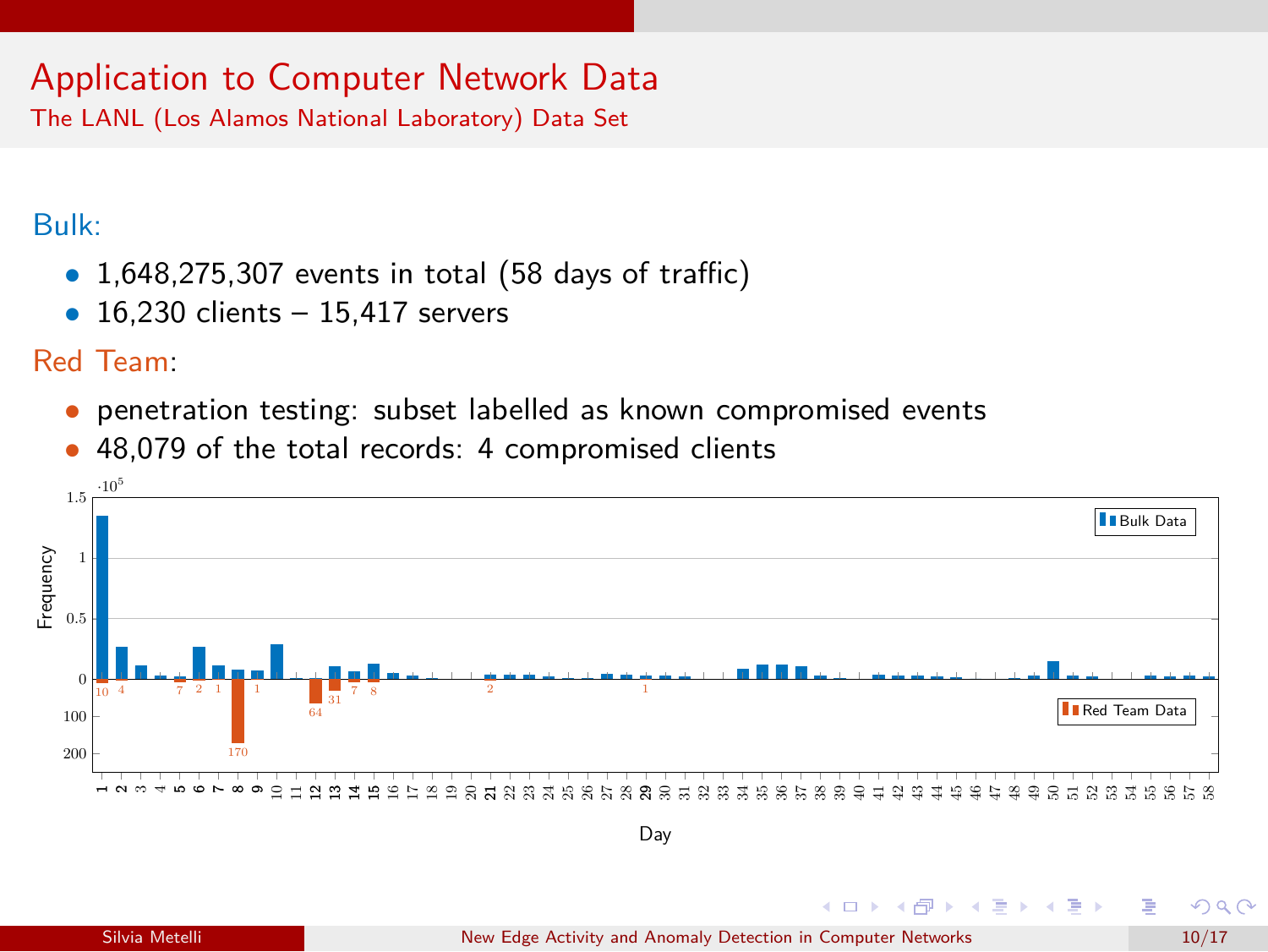| Client computer    | Frequency |        | Unique Server computers |       |
|--------------------|-----------|--------|-------------------------|-------|
|                    | Red Team  | Total  | Red Team                | Total |
| C <sub>17693</sub> | 701       | 1717   | 296                     | 534   |
| C18025             |           | 101    |                         | 29    |
| C19932             | 19        | 10,008 | 8                       | 30    |
| C <sub>22409</sub> | 26        | 36.253 |                         | 31    |



Silvia Metelli New Edge Activity and Anomaly Detection in Computer Networks 11/17

重

K ロ ▶ K 個 ▶ K 君 ▶ K 君 ▶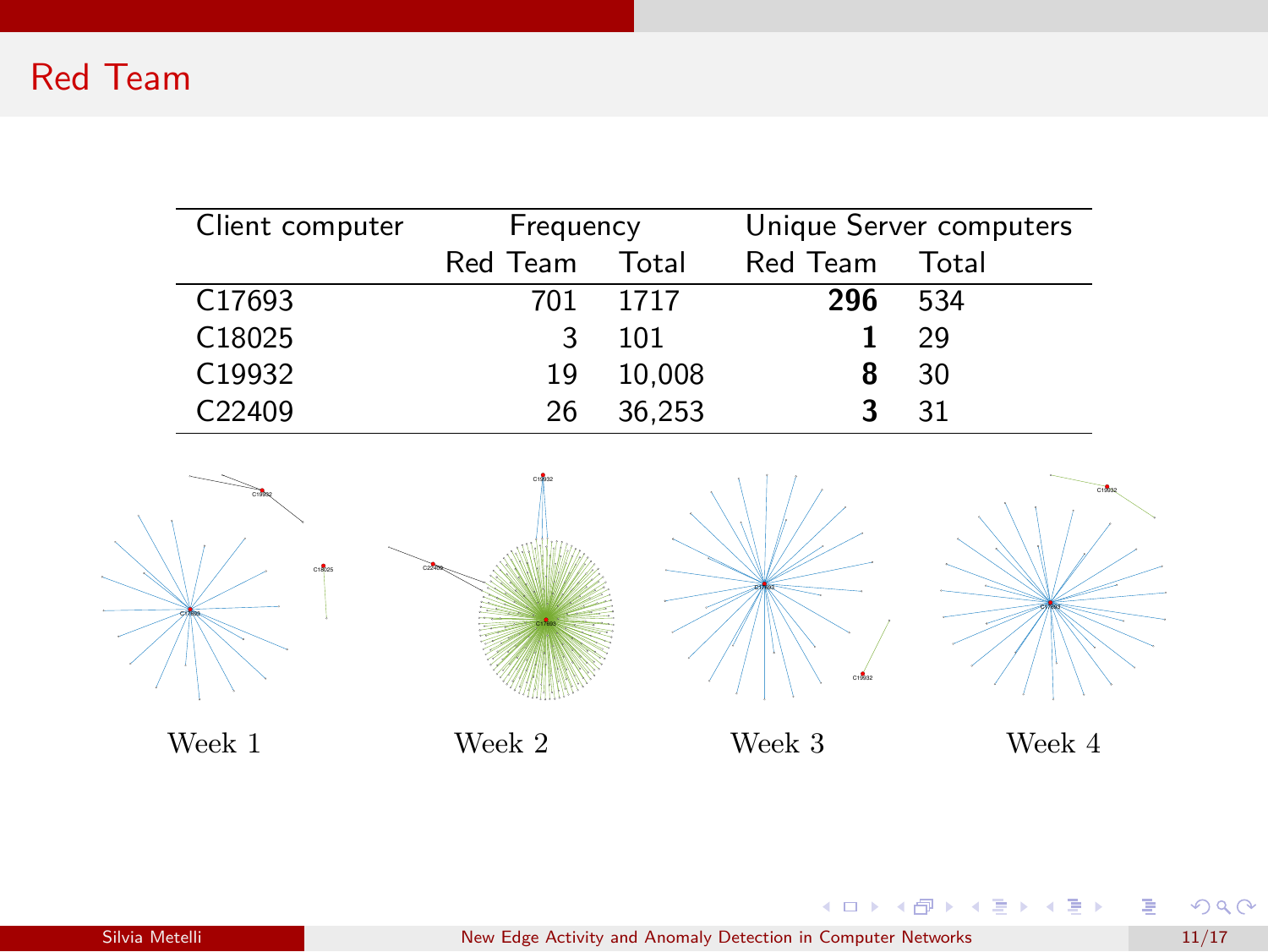Method tested under both cluster and latent formulation:

- 15 sample repetitions (all events from 1000 randomly sampled clients)
- *•* positive model coefficients: strong impact of degree and latent structure
- *•* out-of-training log likelihood on the last 10,000 events

| Model                | Log Likelihood | <b>Iteration Time</b> |
|----------------------|----------------|-----------------------|
| Cluster              | -18804.34      | 81.4s                 |
| Latent-feature (IBP) | $-18379.93$    | 131.7s                |

We find that the latent feature model outperforms the cluster model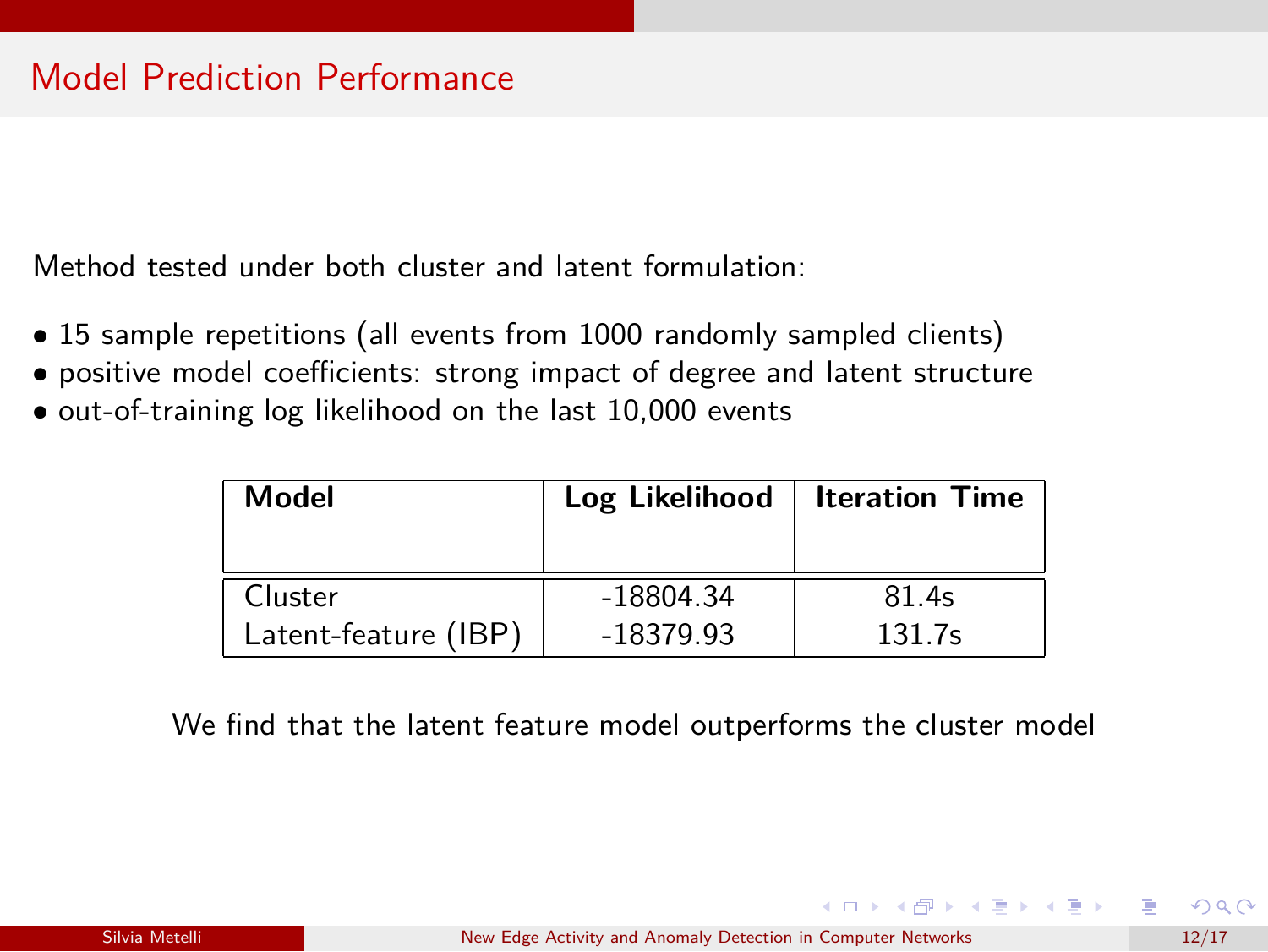

- **H**0: normal behaviour
- H<sub>1</sub>: departure from model of normality learned

∍

メロトメ 伊 トメ ミトメ ミト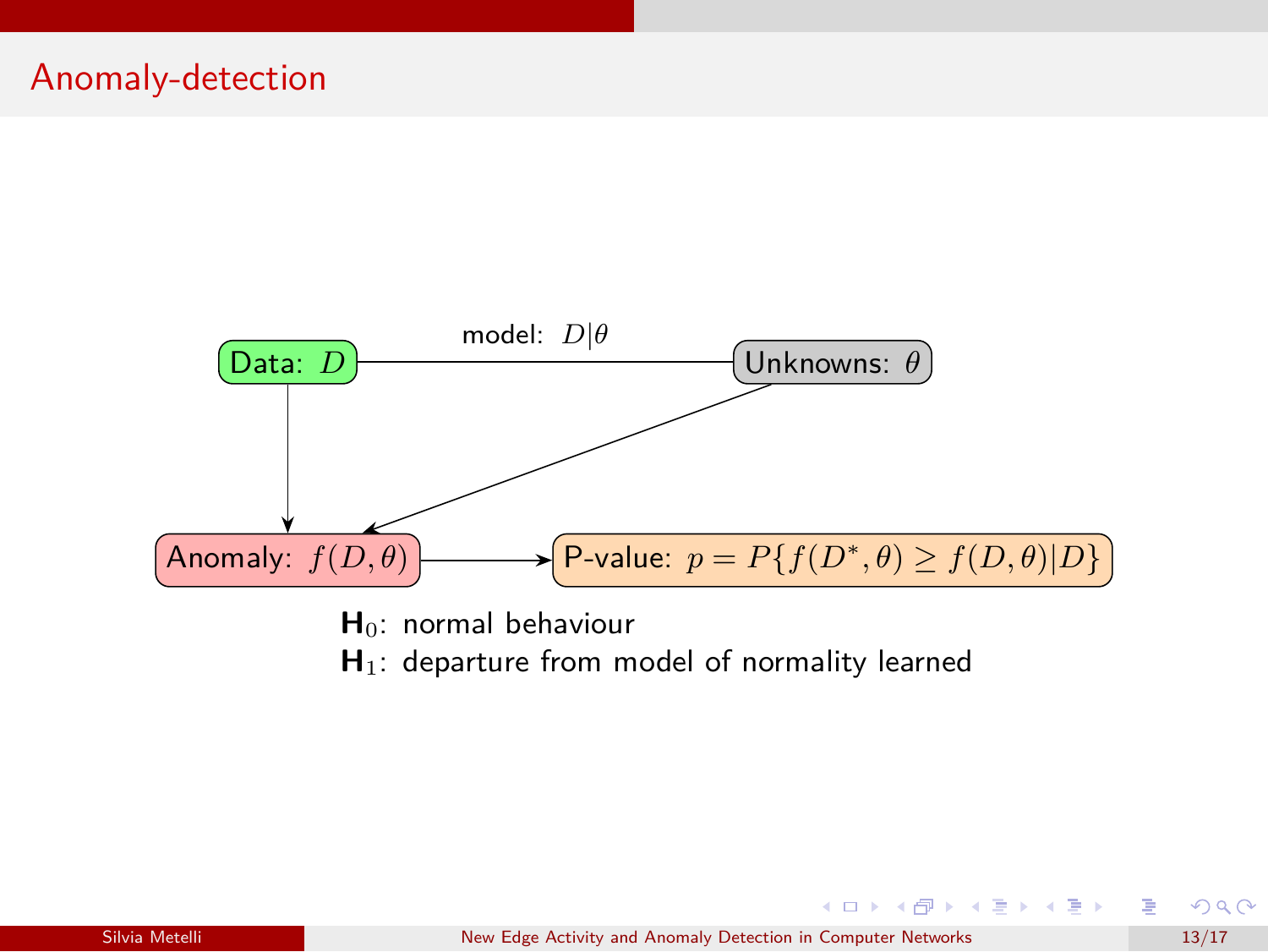### Anomaly-detection



Silvia Metelli New Edge Activity and Anomaly Detection in Computer Networks 14/17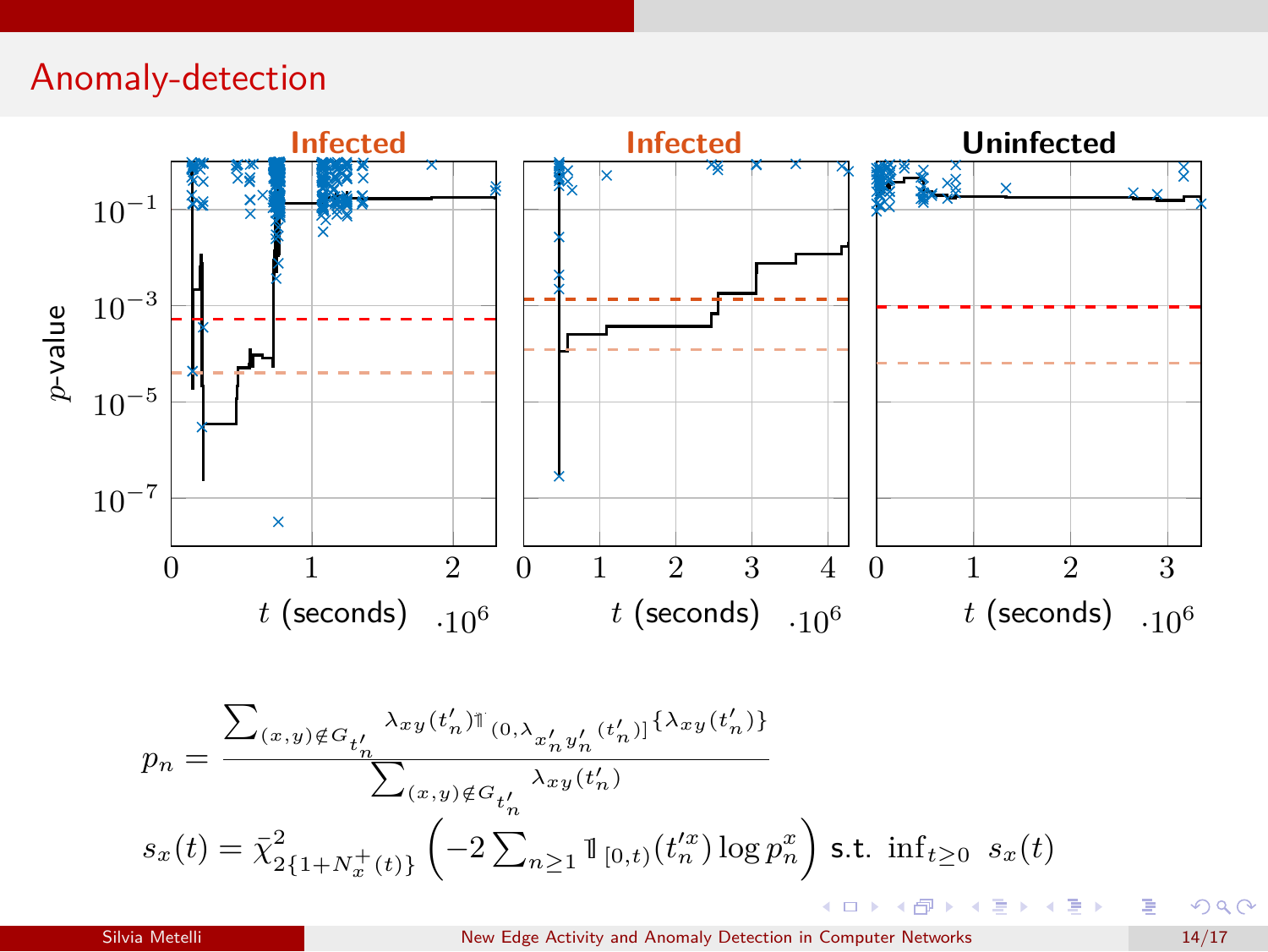

ROC curves for each client (for each sample repetition)

É

メロメ メ御 メメ ヨメ メヨメ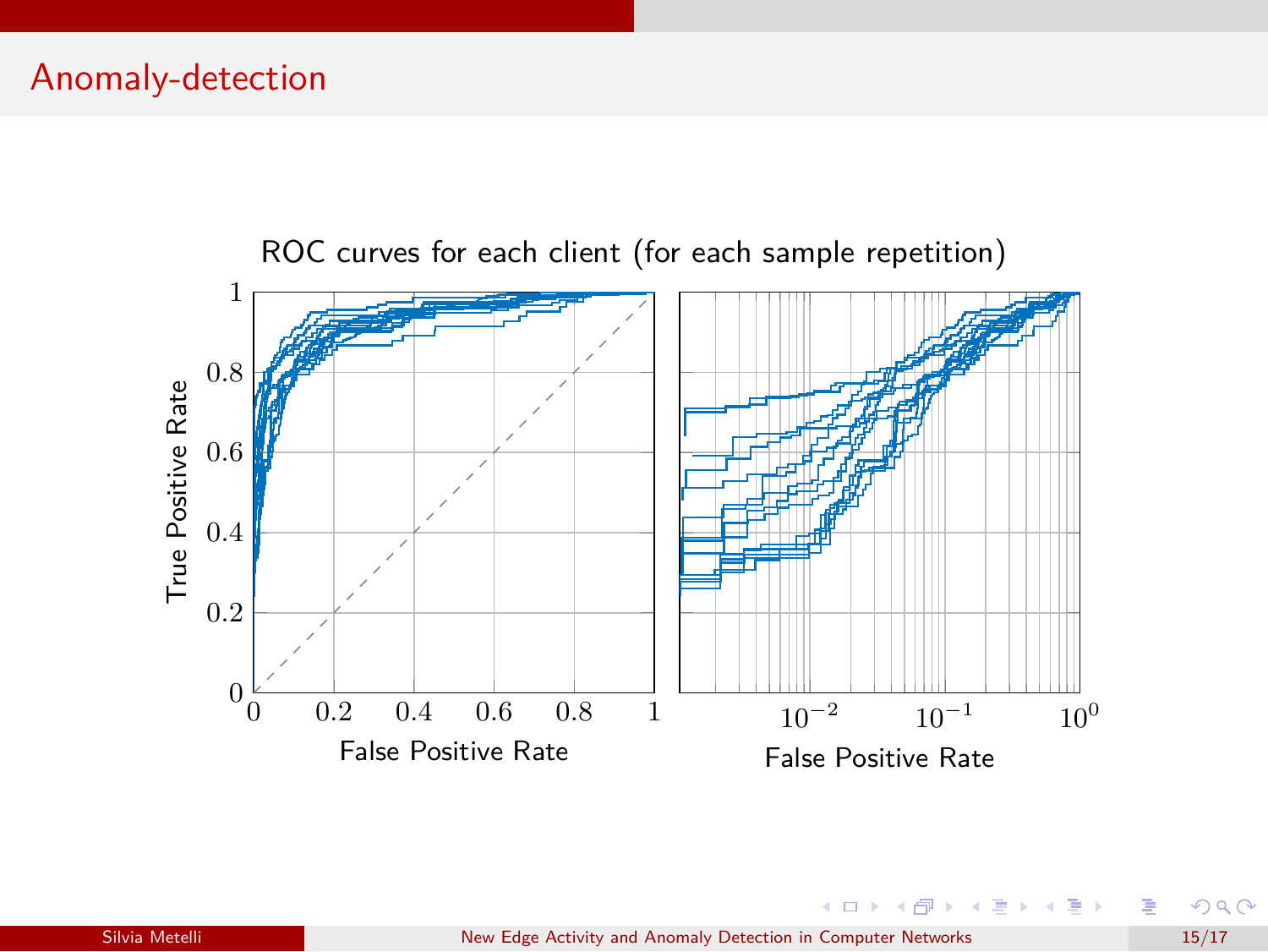We proposed a Bayesian model and anomaly-detection method:

- 1) modelling rate and identity of new edges and simultaneously
- 2) detecting latent network structure to aid new edge prediction

Application to computer network data:

- *•* good prediction performance
- *•* latent formulation outperforms cluster formulation
- *•* anomaly-detection with good false/positive rate
- *•* successfully detected two known compromised clients

Further Research:

- adapt the choice of the construction of the control chart
- exploit faster inference methods (e.g. variational inference)